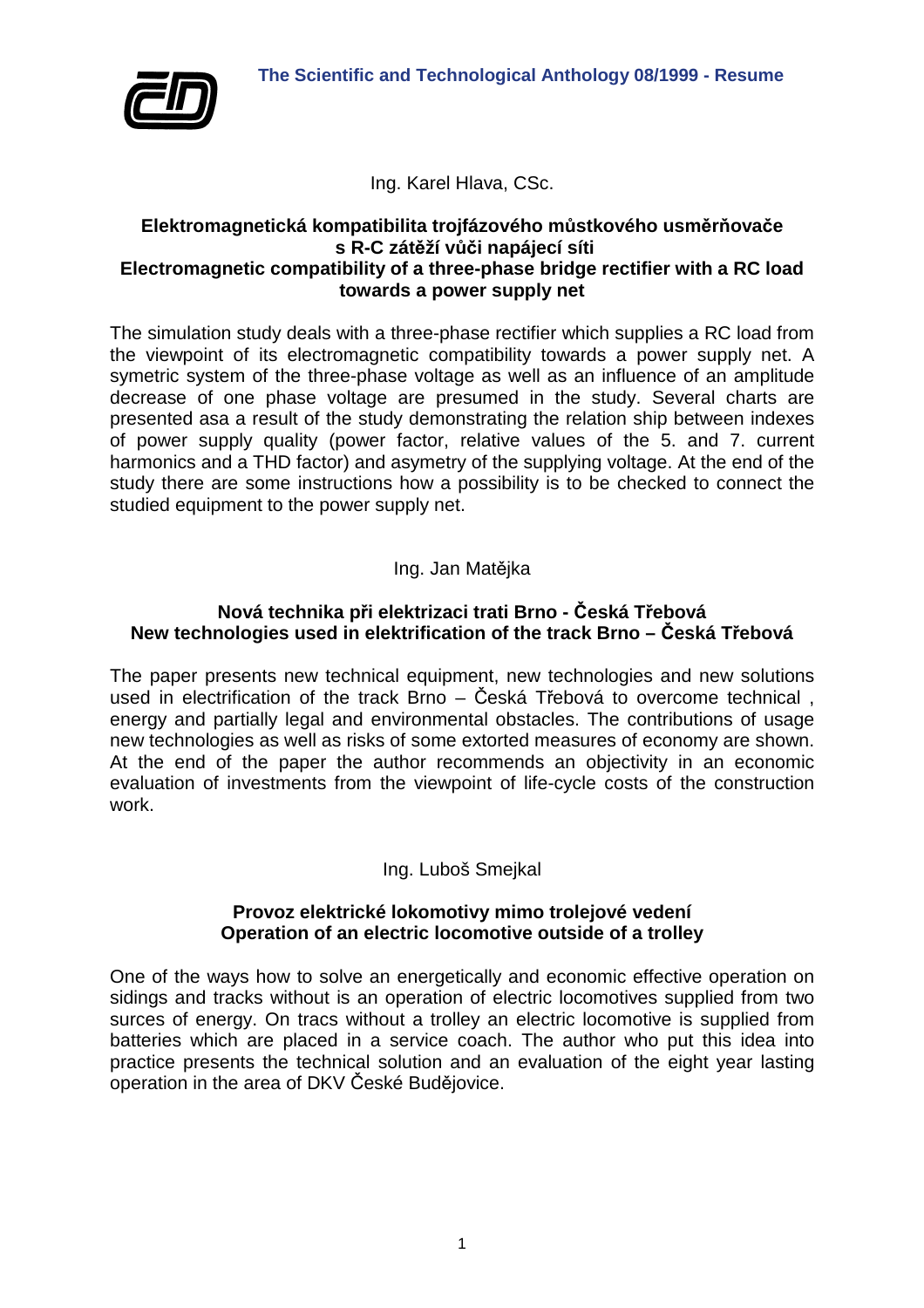

## Dr. Ing. Jaroslav Smutný – doc. Ing. Luboš Pazdera, CSc.

# **Využití moderních matematických postupů při analýze dynamických účinků od kolejové dopravy**

## **Modern mathematics methods in the analysis of dynamic effects of the rail transport**

The paper deals with time and frequency transformation used to analyse characteristic signals of dynamic effects which load railway and tramway structures. One part of the paper is dedicated to a theoretical discussion of the problem and to practical application of selected methods of mathematical analysis in real railway and tramway structures. At the end the authors evaluate methods of time and freqency transformation used for analysis of non-stationary responses of railway and tramway structures and give some recommendations of practice in analogue measurements and analysis.

Dr. Ing. Aleš Lieskovský – Dr. Ing. Ivo Myslivec

## **Řídicí systém moderních vozidel ČD řad 843, 943, 043 Control system in modern vehicles series 843, 943, 043 of the ČD**

The newest diesel coaches series 843 as well as driving trailers and trailers series 943 and 043 are fitted out with a microprocessor-based control system. The system consist of a central vehicle controller (CVC), a vehicle diagnostic computer (VDC) and a traction regulator. The article describes the hardware and software of both CVC and VDC and their links with other devices in the vehicle. The article describes possibilities of the system in control of the vehicle and in maintenance oriented diagnostics.

## Ing. Jaromír Bittner

#### **Modernizace motorových vozů řad 852 a 853 Refurbishment of dieselrailcars Series 852 and 853**

In the year 1998 the Czech Railways (ČD) put into operation the diesel railcar 854.0330 which is a refurbished diesel railcar 853.030. The diesel engine KS 12 V 170 DR which is not reliable enough was replaced by the diesel engine 3412 E DI-TA of Caterpillar. The refurbishment of the diesel railcar was executed by PARS DMN Šumperk and covered the necessary changes in the mechanical part of the railcar and some modification of the interior, new heating and new screw compressor, too. The railcar has a control system INTELO Maxi, which was delivered by LOKEL Ostrava which makes possible an operation with automatic speed regulation and an from driving trailer controlled operation. The railcar has covered a distance of approximately 200 000 kilometers without any substantial failure in a test operation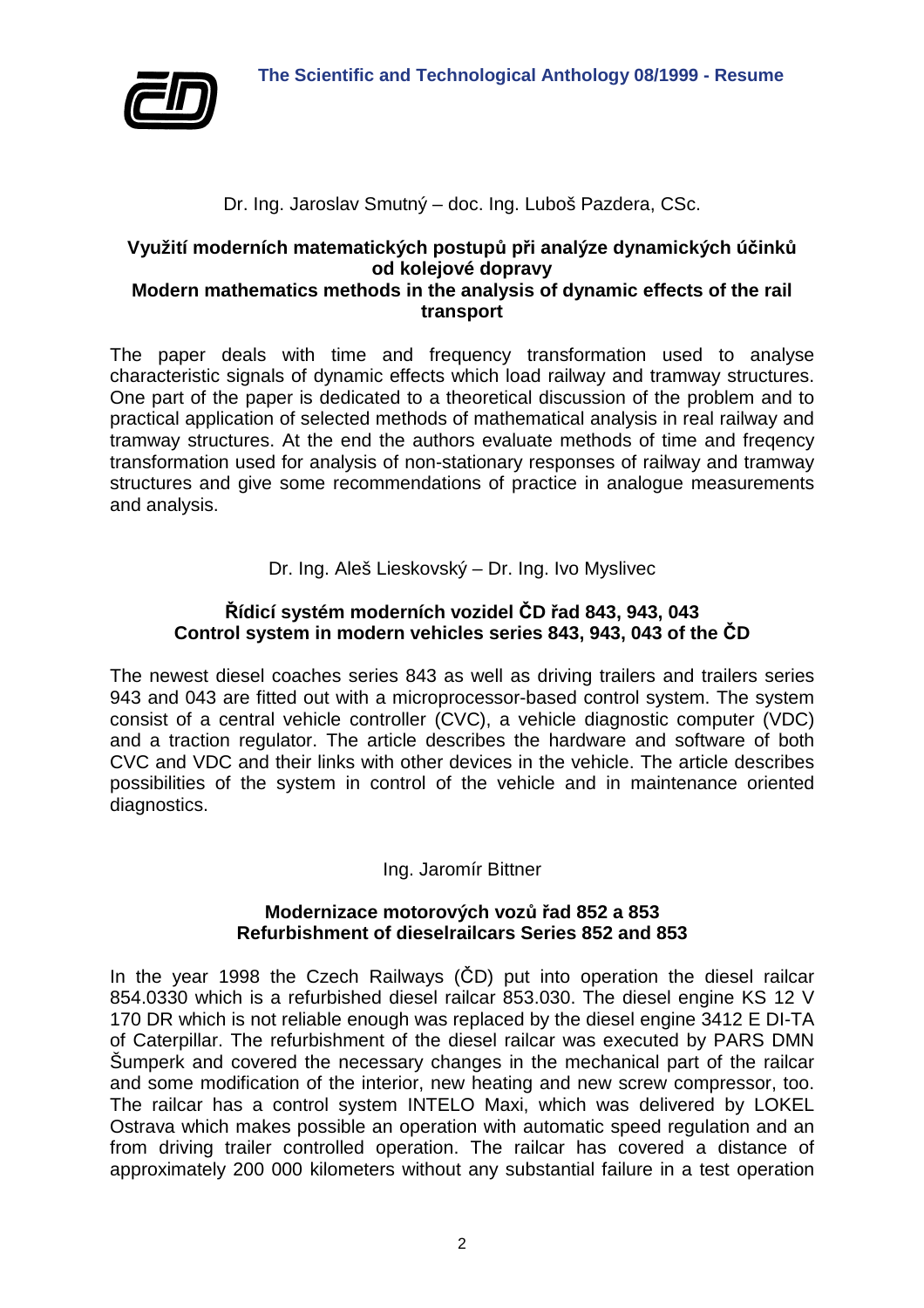

which lasted 18 months. In these days the refurbishment of the diesel railcar 854.216 has been finished. There are some modifications on the railcar which result from experience obtained during the test operation. The remaining diesel railcars Series 852 and 853 are supposed to be refurbished in this way.

## Ing. Martin Roubal

#### **Modernizace elektrických lokomotiv a elektrických jednotek ČD Refurbishment of electric locomotives and electric multiple units of ČD**

The article deals with refurbishment of electric locomotives of ČD which are to be used on tracks with a maximum speed of 160 km/h (corridor lines). Then it deals with refurbishment of electric multiple units which are contemporarily under way. At the end it presents some refurbishment projects which have not been realized yet.

## Ing. Miroslav Kochaň

## **Problematika železničních dvojkolí nákladních vozů dopravního režimu SS Problems of railway wheelsets of wagons which are operated in SS-mode**

At the beginning of the article there is some information about basic parameters of railway wagons which are to be operated in SS-mode expecially as far as the braking power is concermed. The author emphasizes that new wagons series Sgnss and Hbbillnss of Czech railways comply with all UIC requirements. The article brings then an analysis of causes and effects of an extreme temperature load of monoblocs used on wheelsets of wagons which are operated in SS-mode. The results of checking and measurements of basic wheelset dimensions, monoblocs of which were damaged by an extreme temperature load as well as the results of tests with measurements of residual tangential strains in rims give an alarming signal about thermal damages of monoblocs by a block brake of wagons which are operated in SS-mode an about changes of machanical properties of materials the monoblocs are made of. The experience are used as an argument for the owner railway to change the contemporary unsatisfying measures concerning the maintenance of wheelsets especially those ones used in wagons operated in SS-mode.

Ing. Hynek Sladký – Ing. Petr Decker

## **Modernizace osobních železničních vozů v MOVO Plzeň Rufurbishment of coaches in MOVO Plzeň**

Refurbishment of coaches makes possible to operate modern coaches at a costs which lay between 40 to 60 % of costs for a new coach. The paper contains a list of activities of MOVO Plzeň in the area of refurbishment of coaches.